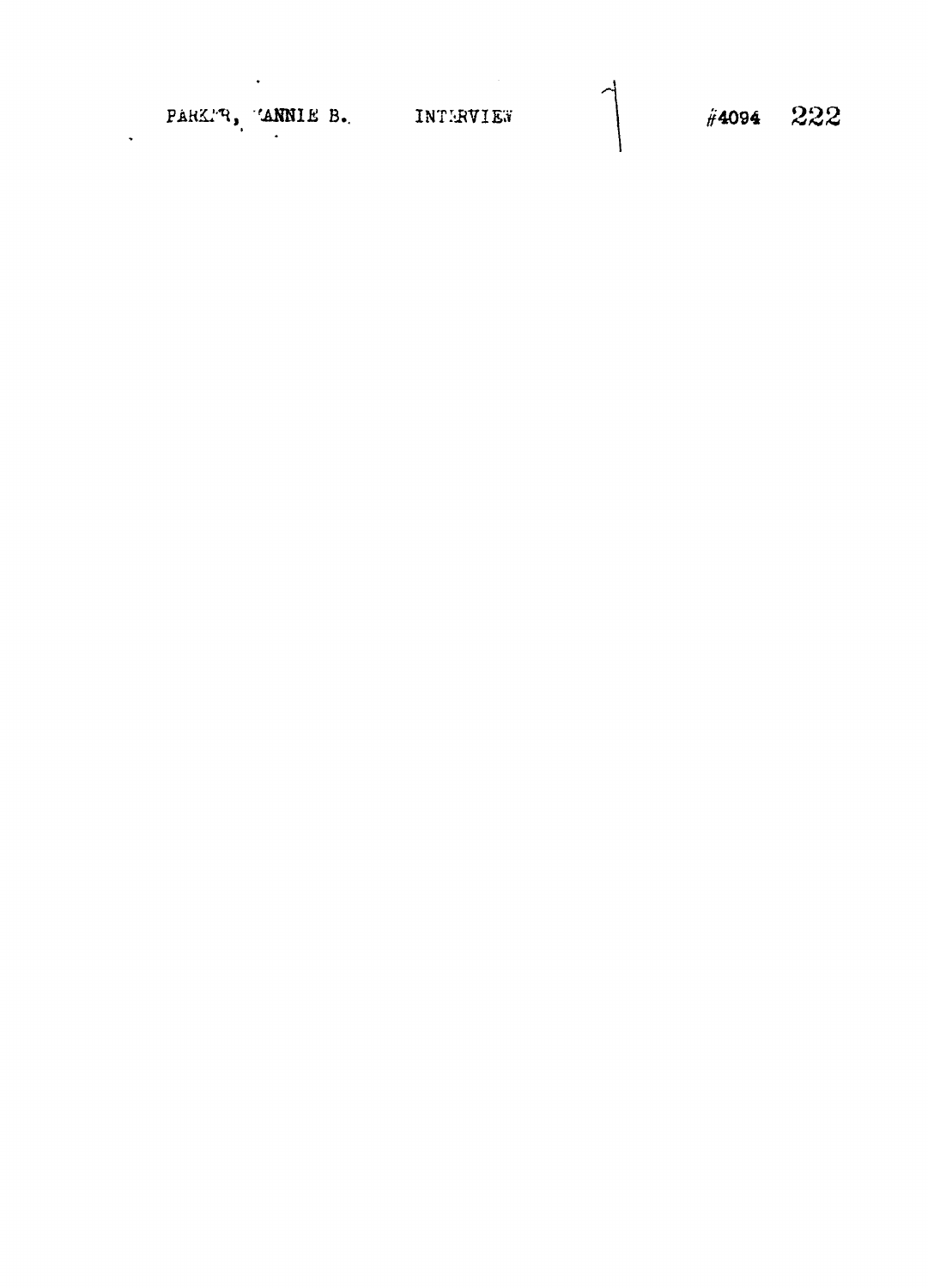|                                                                                  |                | Form $A - (S-149)$ 22} |  |
|----------------------------------------------------------------------------------|----------------|------------------------|--|
| BILGRAPHY FORM<br>WORTS PR HEES UDMINISTRATION                                   |                |                        |  |
| Indian-Picheer History Project for Oklahoma                                      |                |                        |  |
|                                                                                  |                |                        |  |
| Field Worker's name _____ Amelia F. Harris                                       |                |                        |  |
| This report made on (date) $\frac{May}{19}$ 19 $\frac{1}{199}$ $\frac{1}{193}$ 7 |                |                        |  |
|                                                                                  |                |                        |  |
| Name Mannie B Parker                                                             |                |                        |  |
| Post Office Address 415 E. 9th. St.<br><b>i</b> 2.                               |                |                        |  |
|                                                                                  |                |                        |  |
| 4. DATE OF BIRTH: Month _____ June Day _______Year 1867                          |                |                        |  |
| 5. Place of birth  Ohio                                                          |                |                        |  |
|                                                                                  |                |                        |  |
| 6.<br>Name of Father M. B. Parker                                                | Place of birth | <b>Ohio</b>            |  |
| Other information about father                                                   |                |                        |  |
| Name of Mother Sarah Parker<br>17.                                               |                | Place of birth Kansas  |  |
| Other information about mother                                                   |                |                        |  |
|                                                                                  |                |                        |  |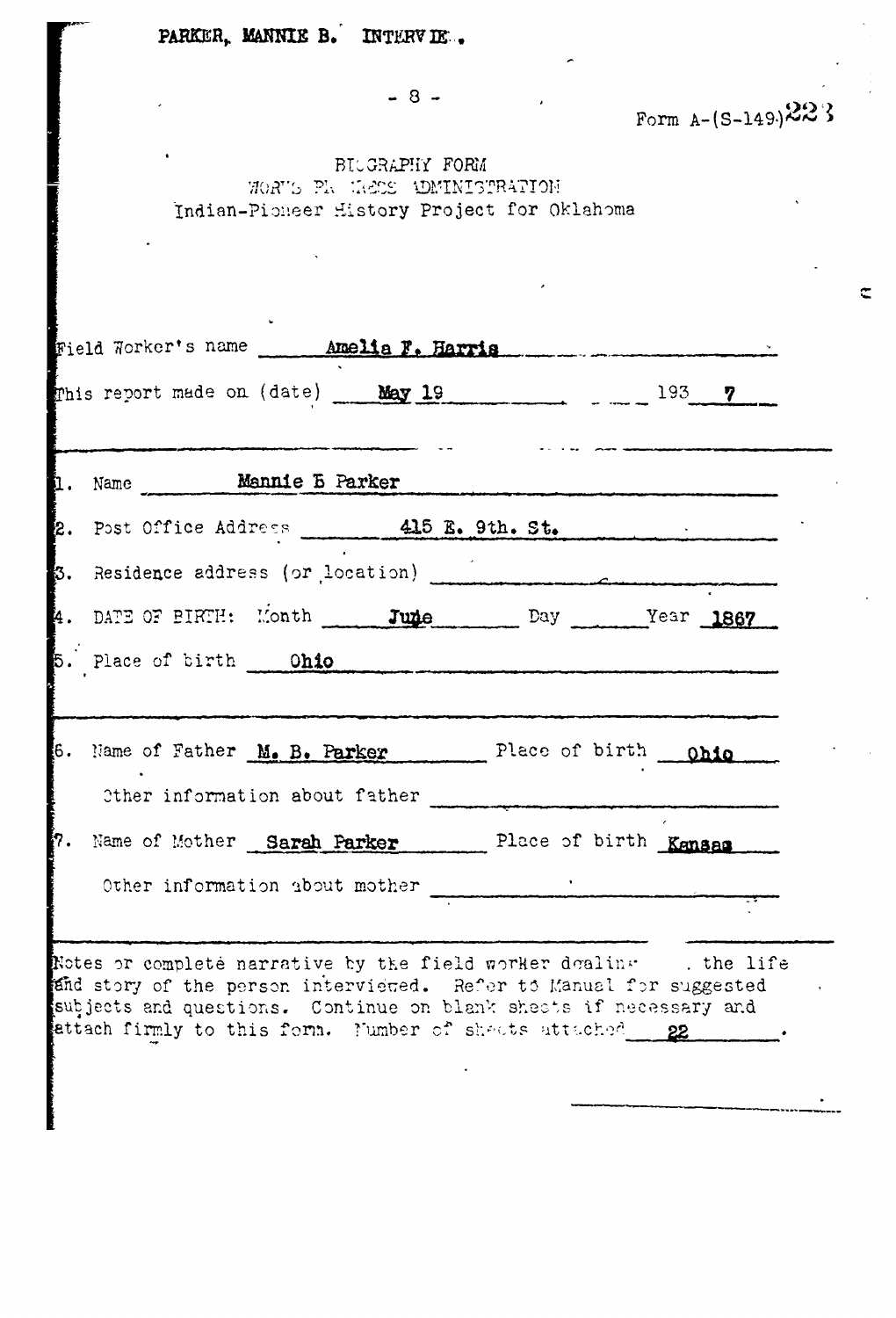Amelia P. Harris Field Worker  $224$ May 19, 1937.

> Interview ^t h Mannie B. Parker 415 E. 9th St. Born June 1867. Ohio. Father-M. B. P.rer. Mother-Sarah Parker.

I cane to Oklahoma many years before statehood and worked on the Hata and ©rutcher (Brand) ranch, which was ouned and managed by Mr. Monthoud, ouned alf-blood oraied end managed by Mr. Mttatapd Johns toe half-blood Chickasaw ladian. He had about 30.000 herd of fine tlcodround-up.

round-up•  $t_{\rm eff}$  being opened for settlement.has spent days spent days spent days spent days spent days spent days spent days spent days spent days spent days spent days spent days spent days spent days spent days spent days spen

Open fires always. The menu for brealcfast would be hot biscuit, fa't bacon, sorgfrm and black coffee} for noon, we Tould have biscuit, corn bread, bacon or wild  $\mathcal{A}(\mathcal{C})$  and  $\mathcal{C}(\mathcal{C})$ petition with sorghum added. In the fa^.1 and winter, we always had plenty of beef. All of the cow hands seemed always had plenty of beef. All of the cow had plenty of the cow hands seemed. All of the cow hands seemed  $\sim$ contented.

I had a Chickasaw Indian pal. Lon Grey, about six feet two inches tall, a good Indian. He and I used to ride the lines from about where the Santa Fe tracks are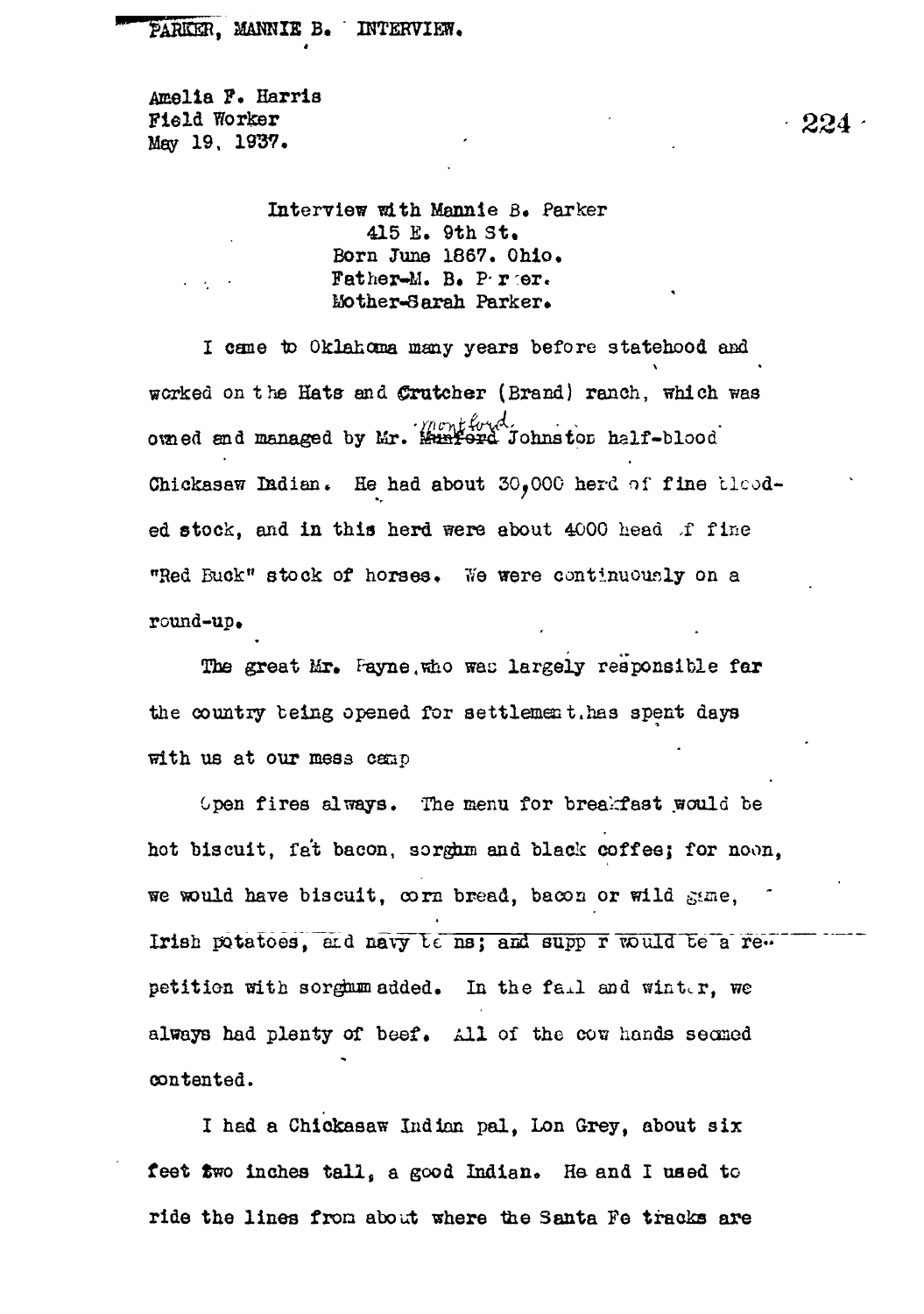**• 2 •**

now, west to Lightning Creek. Early one morning on our usual route (we always went to the south Canadian and crossed to "Pond Creek" Ranch), we found the Canadian River out of bank. Our custon was to cross regardless of how high the river was lut this time courage failed me, but not the Indian. He was a good swimmer and he  $\cdot$ rode right into the river. After he had gatten out about 30C yards in the stream, a large cottonwood tree cane floating down the river, and one limb ram under an caught the horse between the hind legs and would have drowned him hed it not been for the Indian jumping off and onto the limb and thus freeing the horse. He then caught onto his horse's tail and swam out. Len was a good hunter and he sold many coyote and coon pelts for a dollar each.

**\* v**  $\frac{1}{2}$  $\mathcal{L}^{\text{max}}$  and  $\mathcal{L}^{\text{max}}$  to Hugo,  $\mathcal{L}^{\text{max}}$  times. The Hugo, irian  $\mathcal{L}^{\text{max}}$ Went through Lawton, and here we always gave to the  $\mathcal{M}_{\text{max}}$  through Lawton, and here we always gave. The through Lawton, and here we always gave. The theorem Commenche Indians two fat beeves, to keep them from Cc Blanche Indiana two fat beeves, to keep them from  $\sim$  stampeding the cattle  $\sim$  If we failed to do this, they would ride through the middle of the herd yelling and would ride the middle of the middle of the middle of the herd yelling and . The herd yelling and . The herd ye "hollering" which frightened the cattle. Then we would

"hollering" tfiich friedrich friedrich friedrich friedrich friedrich staten the cattle . Then we tsould be cat<br>"The cattle the cattle then we tsould be cattle to the cattle the cattle the cattle the cattle the cattle the

225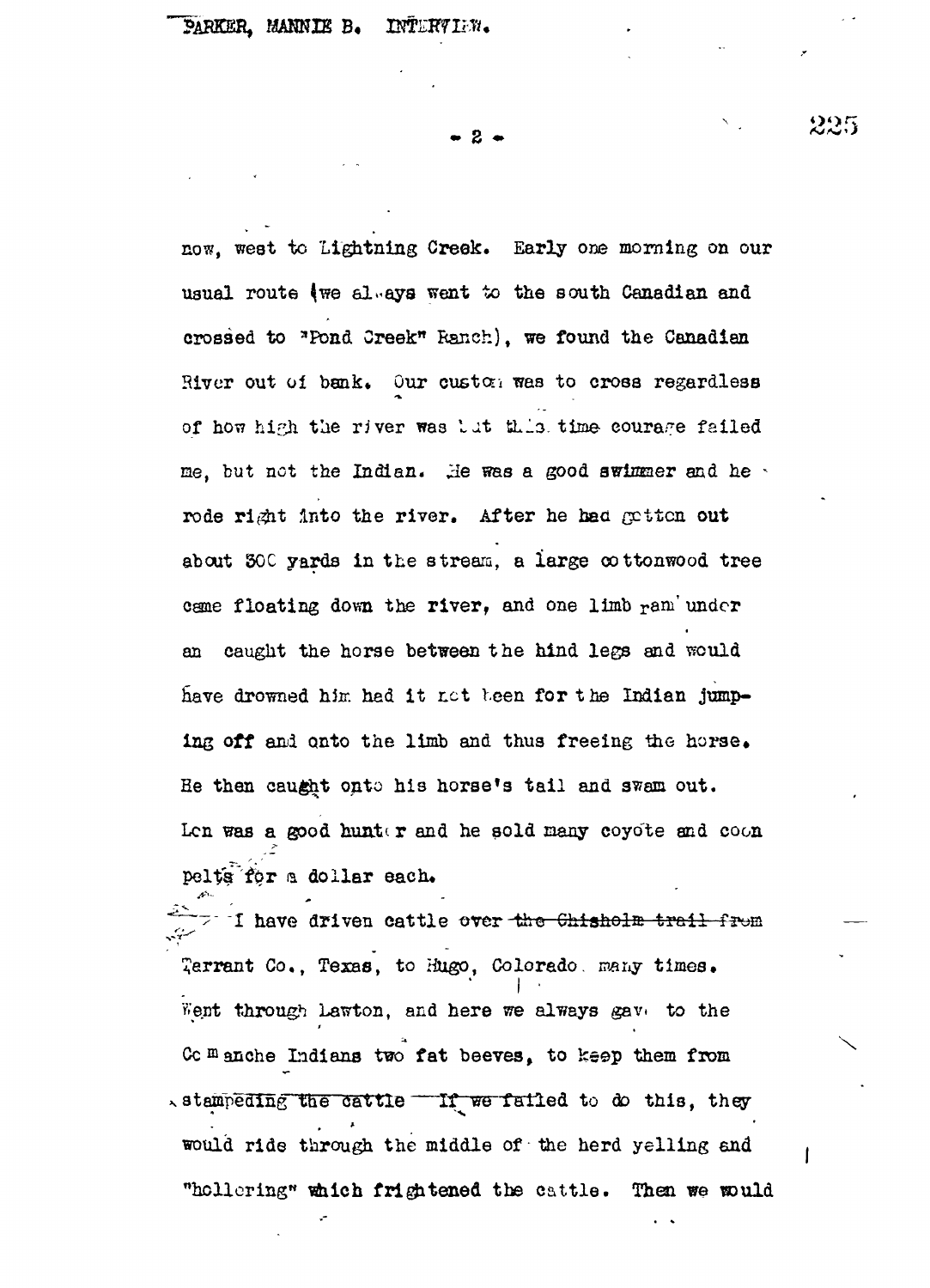PARKER, MAHNIE B. INTERVIEW.

-3 -

lose four or five before we could get them corralled again. In July 1889, Curt Howe (one of the cow hands) and my\_  $\epsilon$ self were driving 800 head of cattle over t Deer Creek to a pasture  $\varepsilon$  ithwest of Guthrie. We had to cross Lightning Creek. The usy previous we almost had a water spout and Lightning Creek was out of banks; the cattle were thirsty and some of them plunged into the Creek ard we had to do semathing quick as the current was taking them duwn stream. Curt Howe had saved up  $$14.00$  to finish paying on his "filing of a claim". He had this in a pocket boc'; and he didn't want to get it wet so he put the purse on  $\wp$  cf his head and pulled his hat on over it. Then he rode in $t$ , the Creek to try  $t$  force the cattle across, and when his horse and the cattle were caught in a big drift, in his excitement he grabbed off his hat to fight the cattle back with and lost his money. His horse, too, was caught under the **firift** and dro ned. He crawled the benk on drift wood. The next day I went to the creek and cut his saddle loose from his horse and found his money. It had fallen in a hollow tree.

226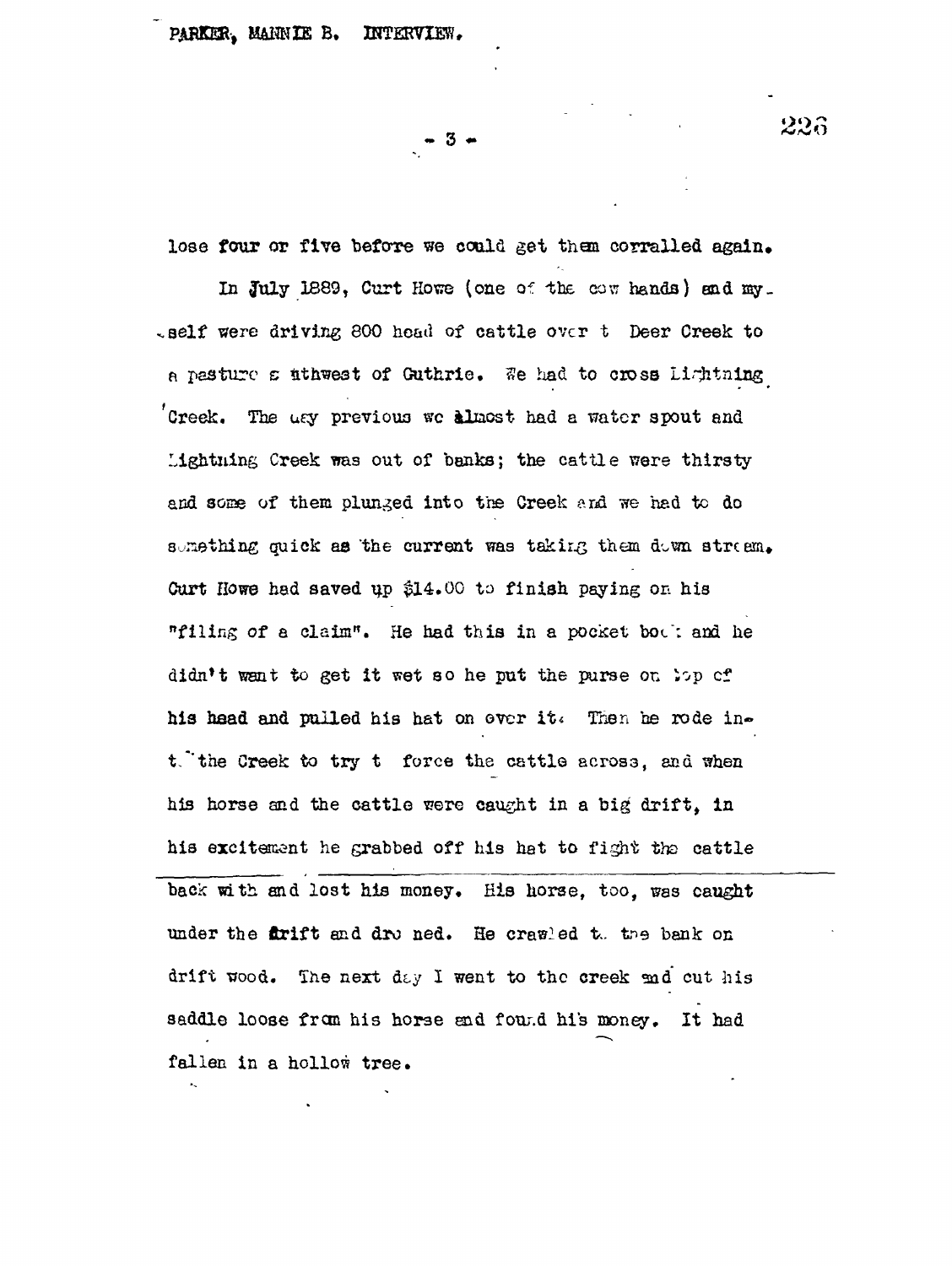*A m* **4 «.**

I was in every run from  $\mathbb{C}9$  to  $9\%$ . I drew town lots in Perry ana Lawton and 160 acres, one mile north and two miles west of Norman.

In 1893 I married Mary E. Foster and took her to my one rown box house on my claim and hard work started for both of us. I had one grey horse and  $$20,00$  in money. She had a school warrant for  $$72.00.$  I tok her warrant and bought some comm and a horse to go with mine; also bought an iron bed, a cook stove and some groceries. I made a table and put u some shelves out of dry goods boxes. We sat on boxes, too. Wife made a tick and we filled it with hay and this was our first mattress.

Before I could get much plowing done my horse died. then a neighbor let me use a tear for its feed. In this way I had about fifty acres broken up by sprin.; I sowed •twenty acres in wheat and made a bumper cro?. That summer I worked for the thrasher to have my wheat thrashed. I raised plenty of feed and twelve bales of cotton; sold it for five cents per pound.

Wife was just as busy as I. She started with nine hens and she kept them setting all the time, she was so eager to help. She raised over 250 chickens and turkeys.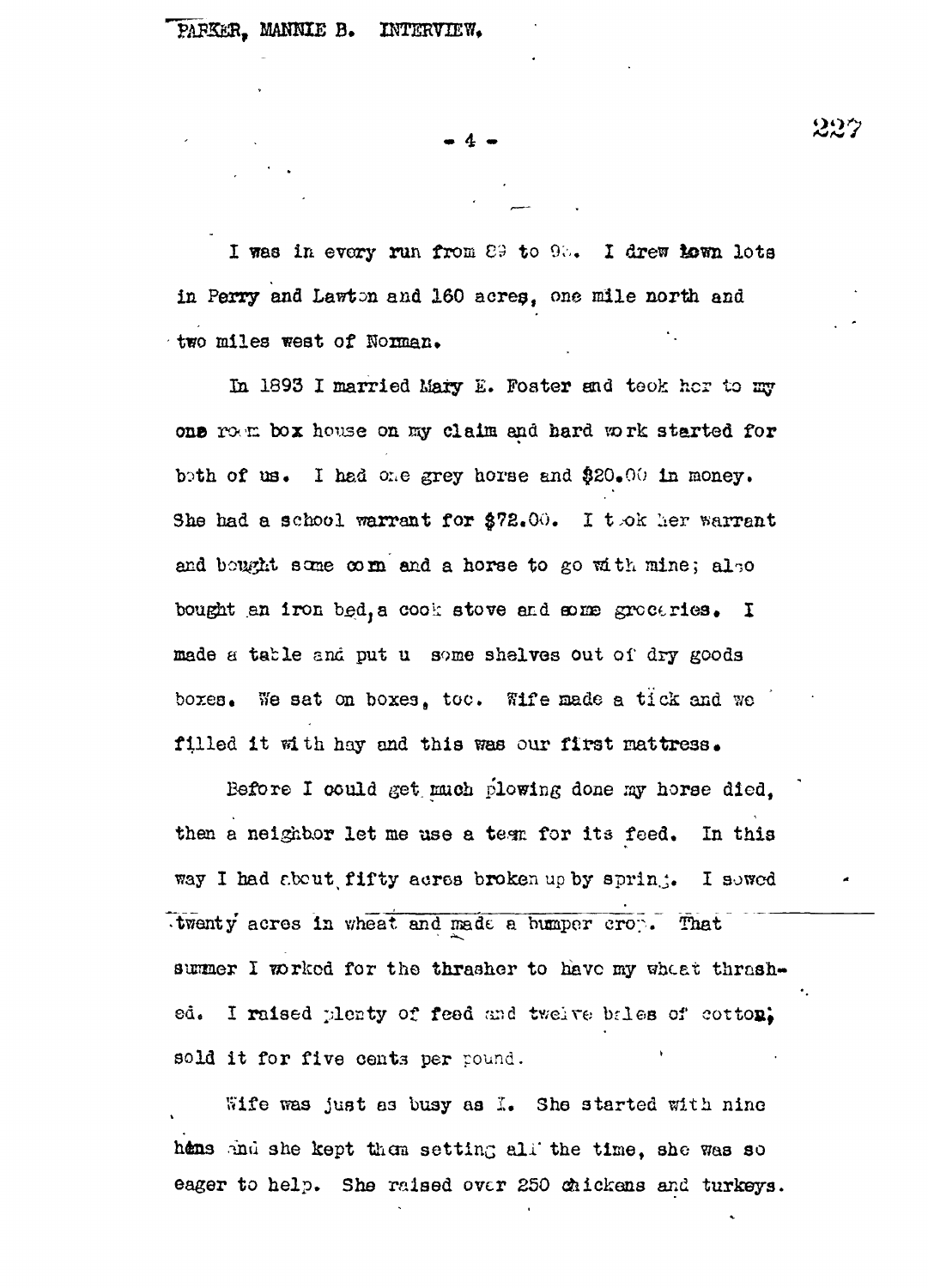The Christmas of 1894, she sold 400 pounds of turkeys and about two d. zen young reasters and I took eggs to town in the churn and our ond tub. We sold the eggs for five conts per dozen. I have forgotten what the turkeys and clickens ir ught but not very much, but she paid for the groceries and lought a , iete of furniture every two or three months.

We didn't have any fruit on the farm then except sand plums and wild grapes. She made jelly and jam out of these. The also raised a fine arden and she canned everything in it except the Irish poten es and turning. We had the these for winter use, and tied our onions to the rafters.

In 1895 we got along fine. I used what money I spt. from the sile of fam products and workin with the thresher. put improvements on the fam. It seemed that ever move we made, God blessed our effort for we prospered more and more each year. We had a fairly good home, plenty of stock raised and butchered our own meat. We always smoked our meat with hickory chips and used the "Cracklins" to make our soap with. We put wood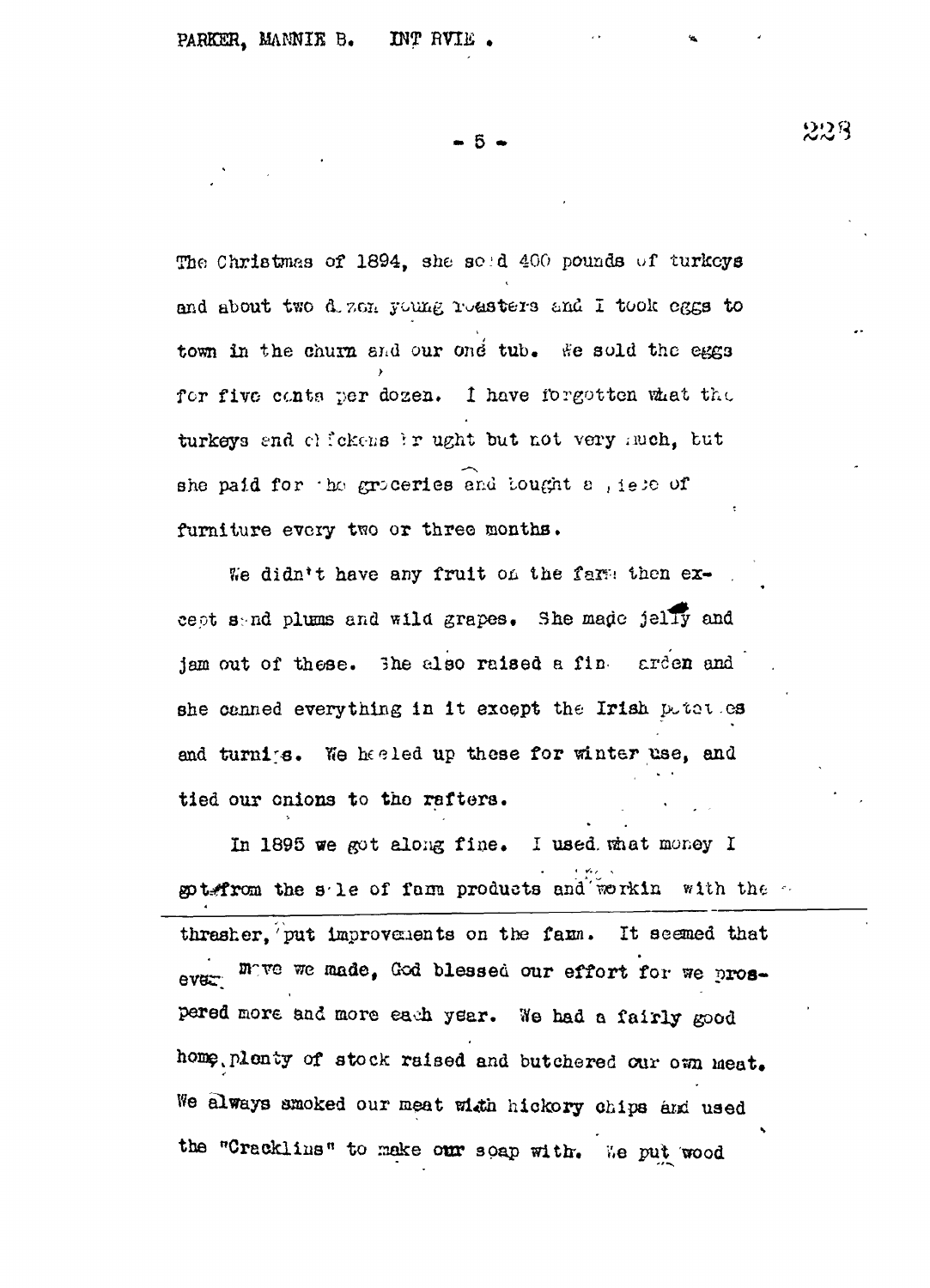- 6 -

ashes in a hopper, poured water over it, and made lye for house hold use this way.

In the meantime our family had increased to five. We had three fine boys now and we didn't have to work so hard. Our fam. was clear and we had been blessed mith wonderful crops.

When Larnes was Governor of Cklahoma Territory and Clayton Adair and R. T. Wagoner were Ropresentatives from our county, they were instrumental in Norman getting the un versity. The university first started in an old stone building on Moin street and the first ap ropration made for it was used to build a brick building on its present site. This burned down, but was soon rebuilt and buildings were added as appropriations were made.

In 1912 we moved to Oklaho a City.

In 1914 wife was president of the Oklahora County Democratic . Olub.

That same year Oklah ma City had the worst flood in history. Mayor Cargill called my wife and said. "Get your folks together and help us take care of the water. stricken people". She called the Democratic ladies, also